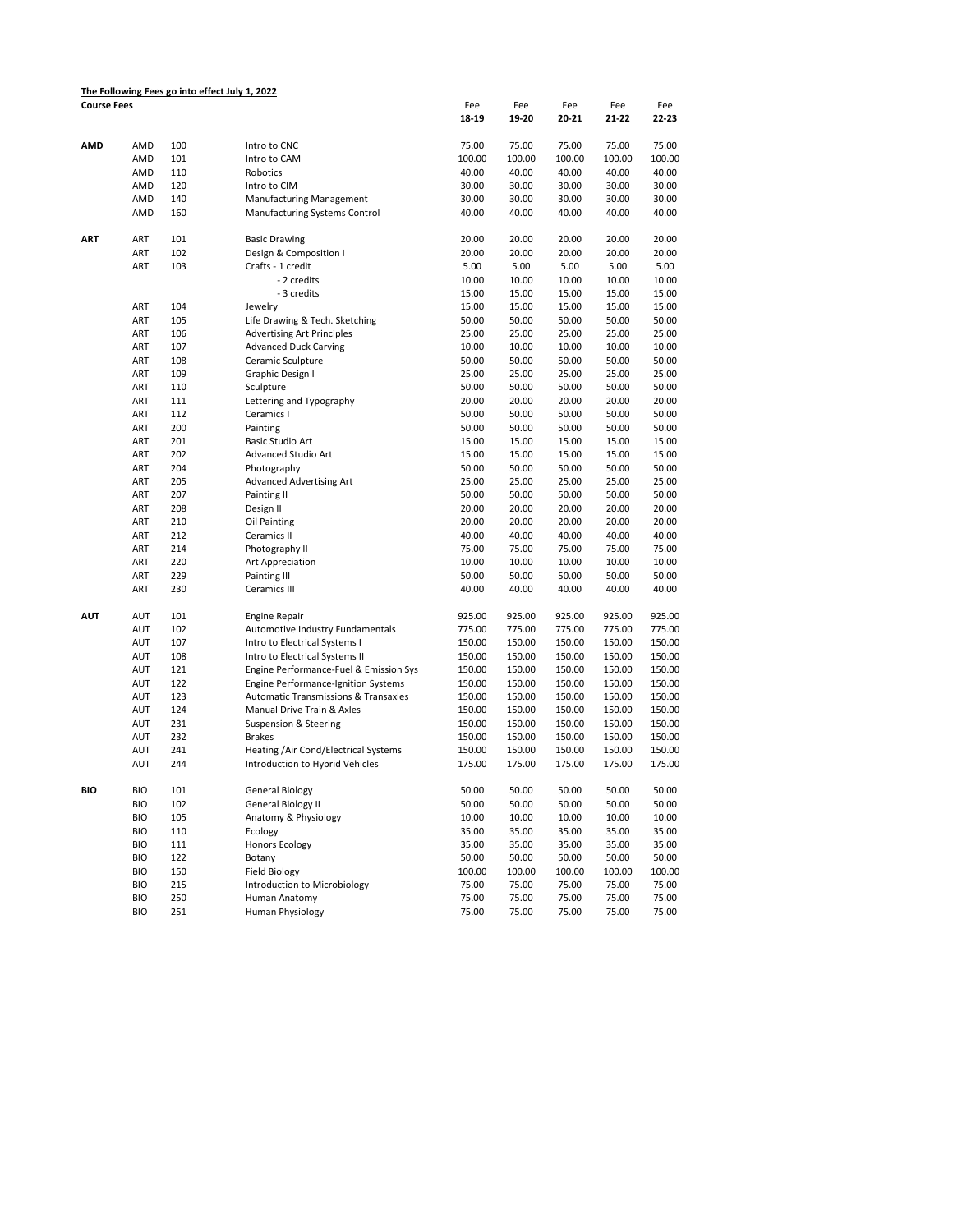| <b>BLD</b> | <b>BLD</b>        | 101        | <b>Construction Practices Lab I</b>                                                  | 25.00          | 25.00          | 175.00         | 175.00         | 175.00         |
|------------|-------------------|------------|--------------------------------------------------------------------------------------|----------------|----------------|----------------|----------------|----------------|
|            | <b>BLD</b>        | 102        | <b>Construction Practices Lab II</b>                                                 | 25.00          | 25.00          |                | 25.00          | 25.00          |
|            | <b>BLD</b>        | 104        | Plans, Specs, and Codes                                                              | 25.00          | 25.00          |                | 25.00          | 25.00          |
|            |                   |            |                                                                                      |                |                |                |                |                |
|            | <b>BLD</b>        | 110        | Surveying and Construction                                                           | 10.00          | 10.00          |                | 10.00          | 10.00          |
|            | <b>BLD</b>        | 120        | Mechanical/Electrical Installations                                                  | 25.00          | 25.00          |                | 25.00          | 25.00          |
|            | <b>BLD</b>        | 201        | <b>Construction Practices Lab III</b>                                                | 25.00          | 25.00          |                | 25.00          | 25.00          |
|            | <b>BLD</b>        | 203        | Specifications & Estimates                                                           | 10.00          | 10.00          |                | 10.00          | 10.00          |
|            | <b>BLD</b>        | 205        | Construction Practices Lab IV                                                        | 25.00          | 25.00          |                | 25.00          | 25.00          |
| <b>BUS</b> | <b>BUS</b>        | 200        | Professionalism                                                                      | 0.00           | 20.00          | 20.00          | 20.00          | 0.00           |
|            |                   |            |                                                                                      |                |                |                |                |                |
| CHM        | <b>CHM</b>        | 101        | General, Organic & Biochemistry I                                                    | 40.00          | 40.00          | 40.00          | 40.00          | 40.00          |
|            | <b>CHM</b>        | 102        | General, Organic & Biochemistry II                                                   | 40.00          | 40.00          | 40.00          | 40.00          | 40.00          |
|            | CHM               | 151        | General & Inorganic Chemistry I                                                      | 40.00          | 40.00          | 40.00          | 40.00          | 40.00          |
|            | CHM               | 152        | General & Inorganic Chemistry II                                                     | 40.00          | 40.00          | 40.00          | 40.00          | 40.00          |
|            | CHM               | 153        | Introduction to Organic & Biochemistry                                               | 40.00          | 40.00          | 40.00          | 40.00          | 40.00          |
|            | <b>CHM</b>        | 201        | Organic Chemistry I                                                                  | 40.00          | 40.00          | 40.00          | 40.00          | 40.00          |
|            | <b>CHM</b>        | 202        | Organic Chemistry II                                                                 | 40.00          | 40.00          | 40.00          | 40.00          | 40.00          |
| <b>CIT</b> | <b>CIT</b>        | 140        | Introduction to Game Design                                                          | 20.00          | 20.00          | 20.00          | 20.00          | 20.00          |
|            | <b>CIT</b>        | 150        | Game Art and Animation                                                               | 20.00          | 20.00          | 20.00          | 20.00          | 20.00          |
|            | <b>CIT</b>        | 161        | Microsoft Office Essentials                                                          | 30.00          | 30.00          | 30.00          | 30.00          | 30.00          |
|            | <b>CIT</b>        | 170        | Introduction to C++ Programming                                                      | 20.00          | 20.00          | 20.00          | 20.00          | 20.00          |
|            | <b>CIT</b>        | 175        | Computer Repair I - Hardware                                                         | 20.00          | 20.00          | 20.00          | 20.00          | 20.00          |
|            |                   |            |                                                                                      |                |                |                |                |                |
|            | <b>CIT</b>        | 180        | Computer Repair II                                                                   | 20.00          | 20.00          | 20.00          | 20.00          | 20.00          |
|            | <b>CIT</b>        | 200        | Java Programming                                                                     | 20.00          | 20.00          | 20.00          | 20.00          | 20.00          |
|            | <b>CIT</b>        | 240        | 3D Game Development I                                                                | 30.00          | 30.00          | 30.00          | 30.00          | 30.00          |
|            | <b>CIT</b>        | 245        | 3D Game Development II                                                               | 30.00          | 30.00          | 30.00          | 30.00          | 30.00          |
|            | <b>CIT</b>        | 251        | <b>Windows Networking Basics</b>                                                     | 20.00          | 20.00          | 20.00          | 20.00          | 20.00          |
|            | <b>CIT</b>        | 252        | Windows Active Directory Group Policies                                              | 20.00          | 20.00          | 20.00          | 20.00          | 20.00          |
|            | <b>CIT</b>        | 260        | <b>HTML Programming</b>                                                              | 15.00          | 15.00          | 15.00          | 15.00          | 15.00          |
|            |                   |            |                                                                                      |                |                |                |                |                |
|            | <b>CIT</b>        | 265        | JavaScript Programming                                                               | 15.00          | 15.00          | 15.00          | 15.00          | 15.00          |
| cos        | COS               | 101        | 1st Semester (Includes cost of student kits and<br>mannequins - retained by student) | 800.00         | 800.00         | 800.00         | 800.00         | 800.00         |
|            | COS               | 103        | Cosmetology Lab II                                                                   | 500.00         | 500.00         | 500.00         | 500.00         | 500.00         |
|            | COS               | 105        | Cosmetology Lab III                                                                  | 400.00         | 400.00         | 400.00         | 400.00         | 400.00         |
|            | <b>COS</b>        | 107        | Cosmetology Supplemental Labs                                                        | 20.00          | 20.00          | 20.00          | 20.00          | 20.00          |
|            | COS               | 108        | Cosmetology Supplemental Labs                                                        | 30.00          | 30.00          | 30.00          | 30.00          | 30.00          |
|            | COS               | 109        | Cosmetology Supplemental Labs                                                        | 40.00          | 40.00          | 40.00          | 40.00          | 40.00          |
|            | COS               | 110        |                                                                                      | 50.00          | 50.00          | 50.00          | 50.00          | 50.00          |
|            |                   |            | Cosmetology Supplemental Labs                                                        |                |                |                |                |                |
|            | COS               | 111        | Cosmetology Supplemental Labs                                                        | 60.00          | 60.00          | 60.00          | 60.00          | 60.00          |
|            | COS               | 112        | Cosmetology Lab IV                                                                   | 250.00         | 250.00         | 250.00         | 250.00         | 250.00         |
|            | COS               | 114        | Manicuring Lab                                                                       | 500.00         | 500.00         | 500.00         | 500.00         | 500.00         |
|            | COS               | 116        | <b>Cosmetology Instructor Training</b>                                               | 50.00          | 50.00          | 50.00          | 50.00          | 50.00          |
| <b>CRT</b> | <b>CRT</b>        | 101        | Introduction to Commercial Art                                                       | 25.00          | 25.00          | 25.00          | 25.00          | 25.00          |
|            | <b>CRT</b>        | 107        | Photo Imaging Assembly                                                               | 25.00          | 25.00          | 25.00          | 25.00          | 25.00          |
|            | <b>CRT</b>        | 108        | Line and Halftone Photography                                                        | 25.00          | 25.00          | 25.00          | 25.00          | 25.00          |
|            | <b>CRT</b>        | 112        | <b>Electronic Pagination</b>                                                         | 35.00          | 35.00          | 35.00          | 35.00          | 35.00          |
|            | <b>CRT</b>        | 204        | Photography                                                                          | 50.00          | 50.00          | 50.00          | 50.00          | 50.00          |
|            |                   |            |                                                                                      |                |                |                |                |                |
|            | <b>CRT</b><br>CRT | 206<br>207 | Digital Imaging<br>Sheet Fed Offset                                                  | 40.00<br>65.00 | 40.00<br>65.00 | 40.00<br>65.00 | 40.00<br>65.00 | 40.00<br>65.00 |
| DRA        | DRA               | 101        | Introduction to Theatre                                                              | 10.00          | 10.00          | 10.00          | 10.00          | 10.00          |
| <b>DWG</b> | <b>DWG</b>        | 102        | <b>Industrial Drafting</b>                                                           | 60.00          | 60.00          | 60.00          | 60.00          | 60.00          |
|            | <b>DWG</b>        | 105        | Intro to 2D AutoCAD                                                                  | 60.00          | 60.00          | 60.00          | 60.00          | 60.00          |
|            |                   |            |                                                                                      |                |                |                |                |                |
|            | <b>DWG</b>        | 106        | Intro to 3D Solid Works                                                              | 60.00          | 60.00          | 60.00          | 60.00          | 60.00          |
|            | <b>DWG</b>        | 107        | Advanced 3D Solid Works                                                              | 60.00          | 60.00          | 60.00          | 60.00          | 60.00          |
|            | <b>DWG</b>        | 108        | Materials and Lean Manufacturing                                                     | 60.00          | 60.00          | 60.00          | 60.00          | 60.00          |
|            | <b>DWG</b>        | 200        | <b>Strength of Materials</b>                                                         | 20.00          | 20.00          | 20.00          | 20.00          | 20.00          |
|            | <b>DWG</b>        | 201        | Architectural Drawing & Design                                                       | 60.00          | 60.00          | 60.00          | 60.00          | 60.00          |
|            | <b>DWG</b>        | 202        | <b>Tool Design</b>                                                                   | 60.00          | 60.00          | 60.00          | 60.00          | 60.00          |
|            | <b>DWG</b>        | 203        | Machine Design                                                                       | 20.00          | 20.00          | 20.00          | 20.00          | 20.00          |
|            | <b>DWG</b>        | 206        | Geometric Dimension & Tolerance                                                      | 60.00          | 60.00          | 60.00          | 60.00          | 60.00          |
| ECE        | ECE               | 230        | <b>Creative Methods</b>                                                              | 15.00          | 15.00          | 15.00          | 15.00          | 15.00          |
| EGR        | EGR               | 101        | <b>Engineering Graphics</b>                                                          | 20.00          | 20.00          | 20.00          | 20.00          | 20.00          |
|            | EGR               | 102        | <b>Descriptive Geometry</b>                                                          | 40.00          | 40.00          | 40.00          | 40.00          | 40.00          |
|            | EGR               | 103        | <b>CAD Concepts</b>                                                                  | 45.00          | 45.00          | 45.00          | 45.00          | 45.00          |
| ELM        | <b>ELM</b>        | 102        | Analysis of the Utility Industry I                                                   | 200.00         | 200.00         | 200.00         | 200.00         | 200.00         |
|            | <b>ELM</b>        | 103        | Utility Lab & Field Exercises I                                                      | 50.00          | 50.00          | 50.00          | 50.00          | 50.00          |
|            | ELM               | 104        | <b>Utility Industry Careers</b>                                                      | 15.00          | 15.00          | 15.00          | 15.00          | 15.00          |
|            | <b>ELM</b>        | 106        | CDL - Commercial Driver's License Training                                           | 180.00         | 180.00         | 180.00         | 180.00         | 180.00         |
|            |                   |            |                                                                                      |                |                |                |                |                |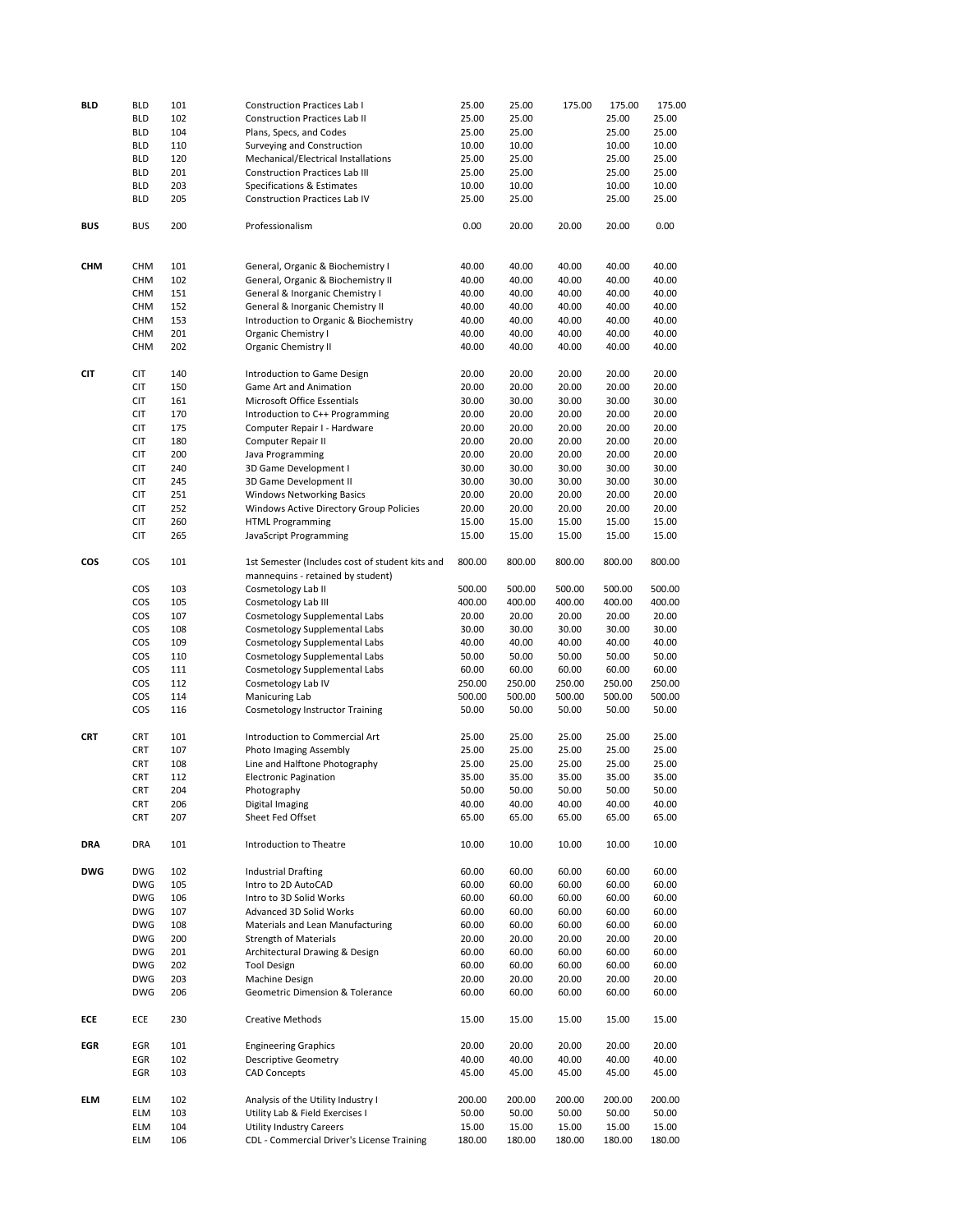|            | <b>ELM</b> | 202 | Analysis of the Utility Industry II    | 200.00   | 200.00   | 200.00   | 200.00   | 200.00   |                                       |
|------------|------------|-----|----------------------------------------|----------|----------|----------|----------|----------|---------------------------------------|
|            | <b>ELM</b> | 203 | Utility Lab & Field Exercises II       | 50.00    | 50.00    | 50.00    | 50.00    | 50.00    |                                       |
|            | <b>ELM</b> | 204 | Utility Industry Tour & Seminar        | 20.00    | 20.00    | 20.00    | 20.00    | 20.00    |                                       |
|            | <b>ELM</b> | 206 | Intro to Pole Climbing                 | 1,750.00 | 1,750.00 | 1,750.00 | 1,750.00 | 1,750.00 |                                       |
| <b>ENG</b> | <b>ENG</b> | 222 | Reading in Literature - Special Topics | 2,100.00 | 2,100.00 | 2,100.00 |          |          | (Estimated travel expense to England) |
| <b>FOR</b> | <b>FOR</b> | 105 | Natural Resources Seminar              | 10.00    | 10.00    | $0.00*$  | 0.00     | 0.00     |                                       |
|            | <b>FOR</b> | 107 | <b>Field Techniques</b>                | 50.00    | 50.00    | 50.00    | 50.00    | 50.00    |                                       |
|            | <b>FOR</b> | 112 | Vegetation of North America            | 25.00    | 25.00    | 25.00    | 25.00    | 25.00    |                                       |
|            | <b>FOR</b> | 113 | <b>Forest Ecology</b>                  | 25.00    | 25.00    | 25.00    | 25.00    | 25.00    |                                       |
|            | <b>FOR</b> | 203 | Soil Science                           | 50.00    | 50.00    | 50.00    | 50.00    | 50.00    |                                       |
|            | <b>FOR</b> | 204 | Intro to GIS                           | 50.00    | 50.00    | 50.00    | 50.00    | 50.00    |                                       |
|            | <b>FOR</b> | 207 | <b>Timber Harvesting</b>               | 10.00    | 10.00    | 10.00    | 10.00    | 10.00    |                                       |
|            | <b>FOR</b> | 209 | Multi-Resource Assessment              | 10.00    | 10.00    | 10.00    | 10.00    | 10.00    |                                       |
|            | <b>FOR</b> | 210 | <b>Biometrics &amp; Data Analysis</b>  | 10.00    | 10.00    | 10.00    | 10.00    | 10.00    |                                       |
|            | <b>FOR</b> | 221 | Practice of Silviculture               | 25.00    | 25.00    | 25.00    | 25.00    | 25.00    |                                       |
|            | <b>FOR</b> | 226 | Wildlife Habitat                       | 25.00    | 25.00    | 25.00    | 25.00    | 25.00    |                                       |
|            | <b>FOR</b> | 227 | Land Measurement/GPS                   | 10.00    | 10.00    | 10.00    | 10.00    | 10.00    |                                       |
|            | <b>FOR</b> | 228 | Forest Health                          | 25.00    | 25.00    | 25.00    | 25.00    | 25.00    |                                       |
|            | <b>FOR</b> | 229 | <b>Consulting Forestry</b>             | 10.00    | 10.00    | 10.00    | 10.00    | 10.00    |                                       |
|            | <b>FOR</b> | 243 | <b>Wildland Fire</b>                   | 10.00    | 10.00    | $0.00*$  | 0.00     | 0.00     |                                       |
|            |            |     |                                        |          |          |          |          |          |                                       |
| GLG        | GLG        | 101 | <b>Fundamentals of Earth Science</b>   | 20.00    | 20.00    | 20.00    | 20.00    | 20.00    |                                       |
|            | GLG        | 102 | <b>Physical Geology</b>                | 20.00    | 20.00    | 20.00    | 20.00    | 25.00    |                                       |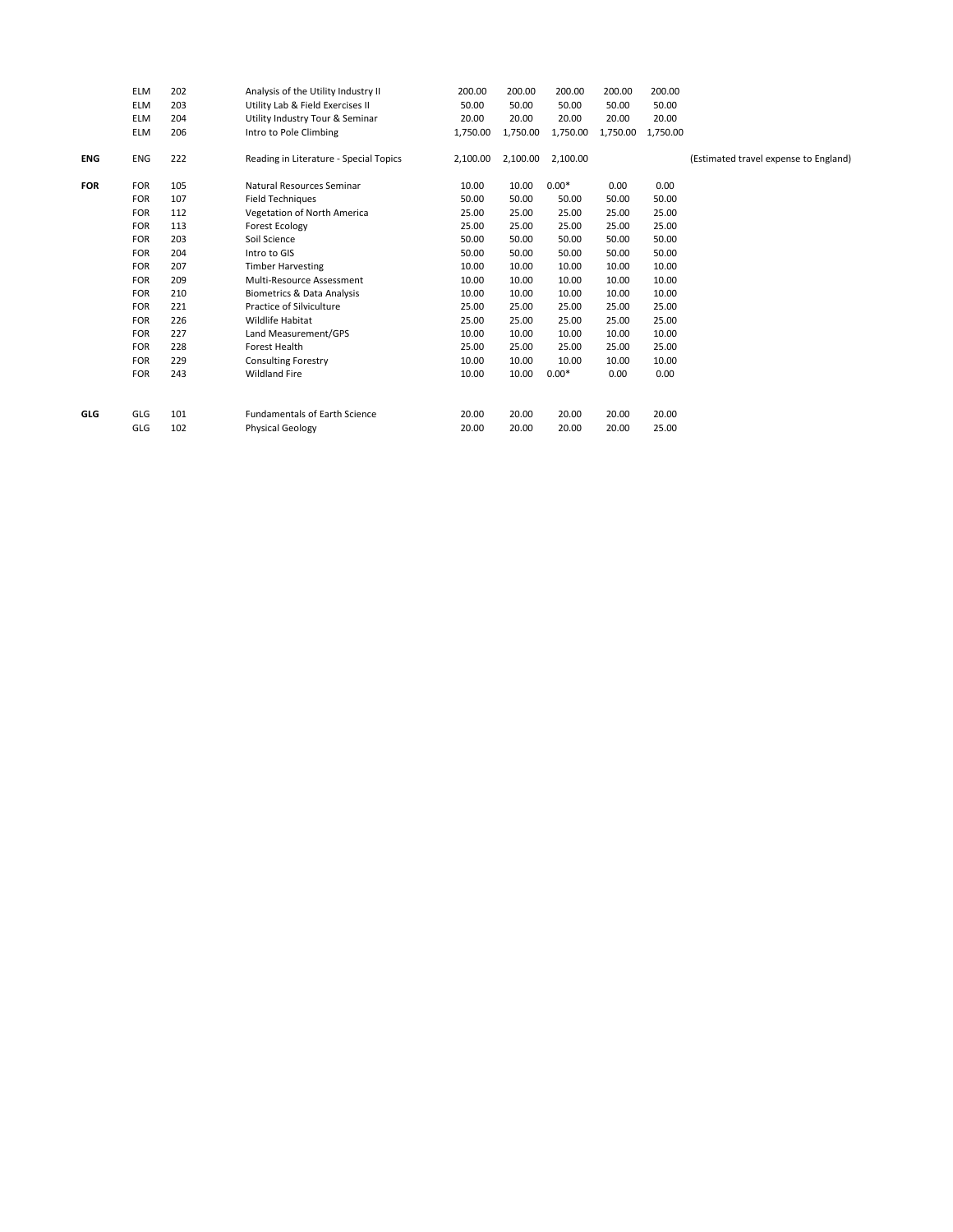| HIT        | HIT        | 103        | Internship                                                          | 120.00          | 120.00          | 120.00          | 120.00          | 120.00          |
|------------|------------|------------|---------------------------------------------------------------------|-----------------|-----------------|-----------------|-----------------|-----------------|
|            | HIT        | 108        | <b>Medical Data Structure</b>                                       | 5.00            | 5.00            | 5.00            | 5.00            | 5.00            |
|            | HIT        | 109        | Healthcare Data Structure                                           | 5.00            | 5.00            | 5.00            | 5.00            | 5.00            |
|            | HIT        | 110        | Introduction to Health Info Management                              | 5.00            | 5.00            | 5.00            | 5.00            | 5.00            |
|            | HIT        | 205        | Disease Process and Pharmacology                                    | 10.00           | 50.00           | 50.00           | \$95.00*        | 95.00           |
|            | <b>HIT</b> | 209        | ICD-9-CM                                                            | 10.00           | 10.00           | 10.00           | 10.00           | 10.00           |
|            | HIT        | 212        | Healthcare Insurance                                                | 10.00           | 10.00           | 10.00           | 10.00           | 10.00           |
|            | <b>HIT</b> | 215        | <b>Ambulatory Care Coding</b>                                       | 10.00           | 10.00           | 10.00           | 10.00           | 10.00           |
|            | HIT        | 216        | <b>CCA Review</b>                                                   | 310.00          | 310.00          | 310.00          | 310.00          | 310.00          |
|            | <b>HIT</b> | 226        | ICD-10 Coding                                                       | 10.00           | 10.00           | 10.00           | 10.00           | 10.00           |
|            |            |            |                                                                     |                 |                 |                 |                 |                 |
| <b>IND</b> | <b>IND</b> | 200        | <b>Industrial Seminar</b>                                           | 125.00          | 125.00          | 125.00          | 125.00          | 200.00          |
|            |            |            |                                                                     |                 |                 |                 |                 |                 |
|            |            |            |                                                                     |                 |                 |                 |                 |                 |
| <b>MUS</b> | <b>MUS</b> | 103        | Piano                                                               | 10.00           | 10.00           | 10.00           | 10.00           | 10.00           |
|            | <b>MUS</b> | 203        | Intermediate Piano                                                  | 10.00           | 10.00           | 10.00           | 10.00           | 10.00           |
|            |            |            |                                                                     |                 |                 |                 |                 |                 |
| <b>NUR</b> | <b>NUR</b> | 142        | Clinical Reasoning inNursg Practice                                 | 0.00            | 0.00            | 0.00            | 0.00            | 80.00           |
|            | <b>NUR</b> | 140        | <b>Fundamental Concepts of Nursing</b>                              | 1,190.00        | 1,240.00        | 1,240.00        | 1,240.00        | 1,240.00        |
|            | <b>NUR</b> | 144        | <b>Concepts of Nursing Practice</b>                                 | 1,190.00        | 1,240.00        | 1,240.00        | 1,240.00        | 1,240.00        |
|            | <b>NUR</b> | 240        | Concepts of Nursing Practice Adults                                 | 1,150.00        | 1,200.00        | 1,200.00        | 1,200.00        | 1,200.00        |
|            | <b>NUR</b> | 244        | Concepts of Nursing Practice Complex Conditio                       | 1,150.00        | 1,200.00        | 1,200.00        | 1,200.00        | 1,200.00        |
|            |            |            |                                                                     |                 |                 |                 |                 |                 |
| ORI        | ORI        | 100        | Freshman Seminar                                                    | 35.00           | 35.00           | 35.00           | 35.00           | 35.00           |
| PED        | PED        | 101        | Fund of Phy Ed - Soccer                                             | 20.00           | 20.00           | 20.00           | 20.00           | 20.00           |
|            | PED        | 103        | Standard First Aid and Community CPR                                | 15.00           | 15.00           | 15.00           | 15.00           | 15.00           |
|            | PED        | 105        | Fund of Phy Ed - Ice Skating                                        | 10.00           | 10.00           | 10.00           | 10.00           | 10.00           |
|            | PED        | 113        | <b>Basketball Fundamentals</b>                                      | 20.00           | 20.00           | 20.00           | 20.00           | 20.00           |
|            | PED        | 114        | <b>Basketball Practicum</b>                                         | 20.00           | 20.00           | 20.00           | 20.00           | 20.00           |
|            | PED        | 119        | Beginning Karate & Self Defense                                     | 50.00           | 50.00           | 50.00           | 50.00           | 50.00           |
|            | PED        | 120        |                                                                     | 40.00           | 40.00           | 40.00           | 40.00           | 40.00           |
|            |            |            | Intermediate Karate & Self Defense                                  |                 |                 |                 |                 |                 |
|            | PED        | 150        | <b>Beginning Yoga</b>                                               | 5.00            | 5.00            | 5.00            | 5.00            | 5.00            |
|            | PED        | 160        | <b>Fitness Walking</b>                                              | 10.00           | 10.00           | 10.00           | 10.00           | 10.00           |
|            | PED<br>PED | 202<br>203 | Responding to Emergencies                                           | 15.00           | 15.00<br>15.00  | 15.00<br>15.00  | 15.00<br>15.00  | 15.00<br>15.00  |
|            | PED        | 204        | American Red Cross Emergency Response                               | 15.00           |                 |                 |                 |                 |
|            | PED        | 216        | Advanced Lifesaving and Water Safety                                | 15.00<br>120.00 | 15.00<br>120.00 | 15.00<br>120.00 | 15.00<br>120.00 | 15.00<br>120.00 |
|            |            |            | <b>Recreation Sports/Bowling</b><br>Fundamentals of Ski Instruction |                 |                 |                 |                 |                 |
|            | PED        | 220        |                                                                     | 10.00           | 10.00           | 10.00           | 10.00           | 10.00           |
| PHY        | PHY        | 101        | <b>Physical Science</b>                                             | 40.00           | 40.00           | 40.00           | 40.00           | 40.00           |
|            | PHY        | 105        | Introduction to Astronomy                                           | 30.00           | 30.00           | 30.00           | 30.00           | 30.00           |
|            | PHY        | 107        | Introduction to Meteorology                                         | 30.00           | 30.00           | 30.00           | 30.00           | 30.00           |
|            | PHY        | 121        | Tech Physics-Thermodynamics                                         | 30.00           | 30.00           | 30.00           | 30.00           | 30.00           |
|            | PHY        | 201        | Elements of Physics I                                               | 30.00           | 30.00           | 30.00           | 30.00           | 30.00           |
|            | PHY        | 202        | <b>Elements of Physics II</b>                                       | 30.00           | 30.00           | 30.00           | 30.00           | 30.00           |
|            | PHY        | 251        | General Physics I                                                   | 40.00           | 40.00           | 40.00           | 40.00           | 40.00           |
|            | PHY        | 252        | <b>General Physics II</b>                                           | 40.00           | 40.00           | 40.00           | 40.00           | 40.00           |
|            |            |            |                                                                     |                 |                 |                 |                 |                 |
| <b>PWR</b> | <b>PWR</b> | 204        | Introduction to Fluid Power                                         | 35.00           | 35.00           | 35.00           | 35.00           | 35.00           |
|            |            |            |                                                                     |                 |                 |                 |                 |                 |